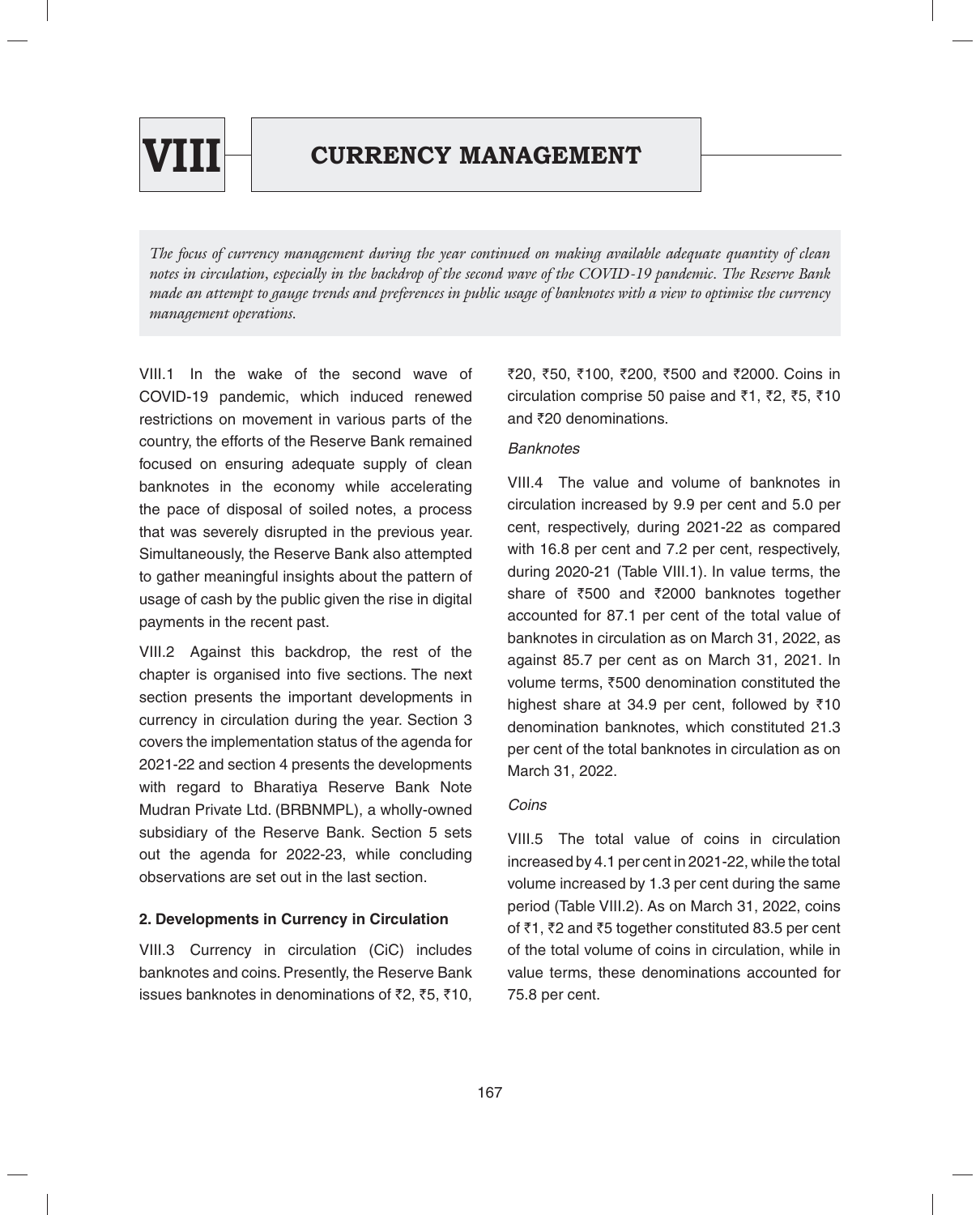| Denomination $(3)$ |                | Volume (pieces in lakh) |           | Value ( $\bar{\tau}$ crore) |           |                |
|--------------------|----------------|-------------------------|-----------|-----------------------------|-----------|----------------|
|                    | 2020           | 2021                    | 2022      | 2020                        | 2021      | 2022           |
|                    | $\overline{c}$ | 3                       | 4         | 5                           | 6         | $\overline{7}$ |
| $2$ and $5$        | 1,12,203       | 1,11,728                | 1,11,261  | 4,331                       | 4,307     | 4,284          |
|                    | (9.7)          | (9.0)                   | (8.5)     | (0.2)                       | (0.2)     | (0.1)          |
| 10                 | 3,04,022       | 2,93,681                | 2,78,046  | 30,402                      | 29,368    | 27,805         |
|                    | (26.2)         | (23.6)                  | (21.3)    | (1.3)                       | (1.0)     | (0.9)          |
| 20                 | 82,994         | 90,579                  | 1,10,129  | 16,599                      | 18,116    | 22,026         |
|                    | (7.2)          | (7.3)                   | (8.4)     | (0.7)                       | (0.6)     | (0.7)          |
| 50                 | 86,009         | 87,524                  | 87,141    | 43,004                      | 43,762    | 43,571         |
|                    | (7.4)          | (7.0)                   | (6.7)     | (1.8)                       | (1.5)     | (1.4)          |
| 100                | 1,99,021       | 1,90,555                | 1,81,420  | 1,99,021                    | 1,90,555  | 1,81,421       |
|                    | (17.2)         | (15.3)                  | (13.9)    | (8.2)                       | (6.7)     | (5.8)          |
| 200                | 53,646         | 58,304                  | 60,441    | 1,07,293                    | 1,16,608  | 1,20,881       |
|                    | (4.6)          | (4.7)                   | (4.6)     | (4.4)                       | (4.1)     | (3.9)          |
| 500                | 2,94,475       | 3,86,790                | 4,55,468  | 14,72,373                   | 19,33,951 | 22,77,340      |
|                    | (25.4)         | (31.1)                  | (34.9)    | (60.8)                      | (68.4)    | (73.3)         |
| 2000               | 27,398         | 24,510                  | 21,420    | 5,47,952                    | 4,90,195  | 4,28,394       |
|                    | (2.4)          | (2.0)                   | (1.6)     | (22.6)                      | (17.3)    | (13.8)         |
| <b>Total</b>       | 11,59,768      | 12,43,671               | 13,05,326 | 24,20,975                   | 28,26,863 | 31,05,721      |

### **Table VIII.1: Banknotes in Circulation (end-March)**

**Note:** 1. Figures in parentheses represent the percentage share in total volume/value. 2. Figures may not add up due to the rounding-off of numbers.

**Source:** RBI.

#### *Currency Management Infrastructure*

VIII.6 The functions relating to the issuance of currency (both banknotes and coins) and their management are performed by the Reserve Bank through its issue offices, currency chests and small coin depots spread across the country.

| Denomination   | Volume (pieces in lakh) |              | Value (₹ crore) |        |              |                |
|----------------|-------------------------|--------------|-----------------|--------|--------------|----------------|
| (₹)            | 2020                    | 2021         | 2022            | 2020   | 2021         | 2022           |
|                | $\overline{c}$          | 3            | 4               | 5      | 6            | $\overline{7}$ |
| Small coins    | 1,47,880                | 1,47,880     | 1,47,880        | 700    | 700          | 700            |
|                | (12.1)                  | (12.0)       | (11.9)          | (2.7)  | (2.6)        | (2.5)          |
| $\mathbf{1}$   | 5,08,878                | 5,12,597     | 5,15,879        | 5,089  | 5,126        | 5,159          |
|                | (41.8)                  | (41.7)       | (41.4)          | (19.3) | (19.1)       | (18.4)         |
| $\overline{2}$ | 3,35,158                | 3,37,863     | 3,40,792        | 6,703  | 6,757        | 6,816          |
|                | (27.5)                  | (27.5)       | (27.3)          | (25.5) | (25.1)       | (24.4)         |
| 5              | 1,75,992                | 1,79,360     | 1,84,331        | 8,800  | 8,968        | 9,217          |
|                | (14.4)                  | (14.6)       | (14.8)          | (33.5) | (33.4)       | (33.0)         |
| 10             | 50,130                  | 51,391       | 54.044          | 5.013  | 5,139        | 5,404          |
|                | (4.1)                   | (4.2)        | (4.3)           | (19.1) | (19.1)       | (19.3)         |
| 20             |                         | 896<br>(0.1) | 3,372<br>(0.3)  |        | 179<br>(0.7) | 674<br>(2.4)   |
| <b>Total</b>   | 12,18,038               | 12,29,988    | 12,46,298       | 26,305 | 26,870       | 27,970         |

### **Table VIII.2: Coins in Circulation (end-March)**

-: Not applicable.

**Note**: 1. Figures in parentheses represent the percentage share in total volume/value.

2. Figures may not add up due to the rounding-off of numbers.

**Source:** RBI.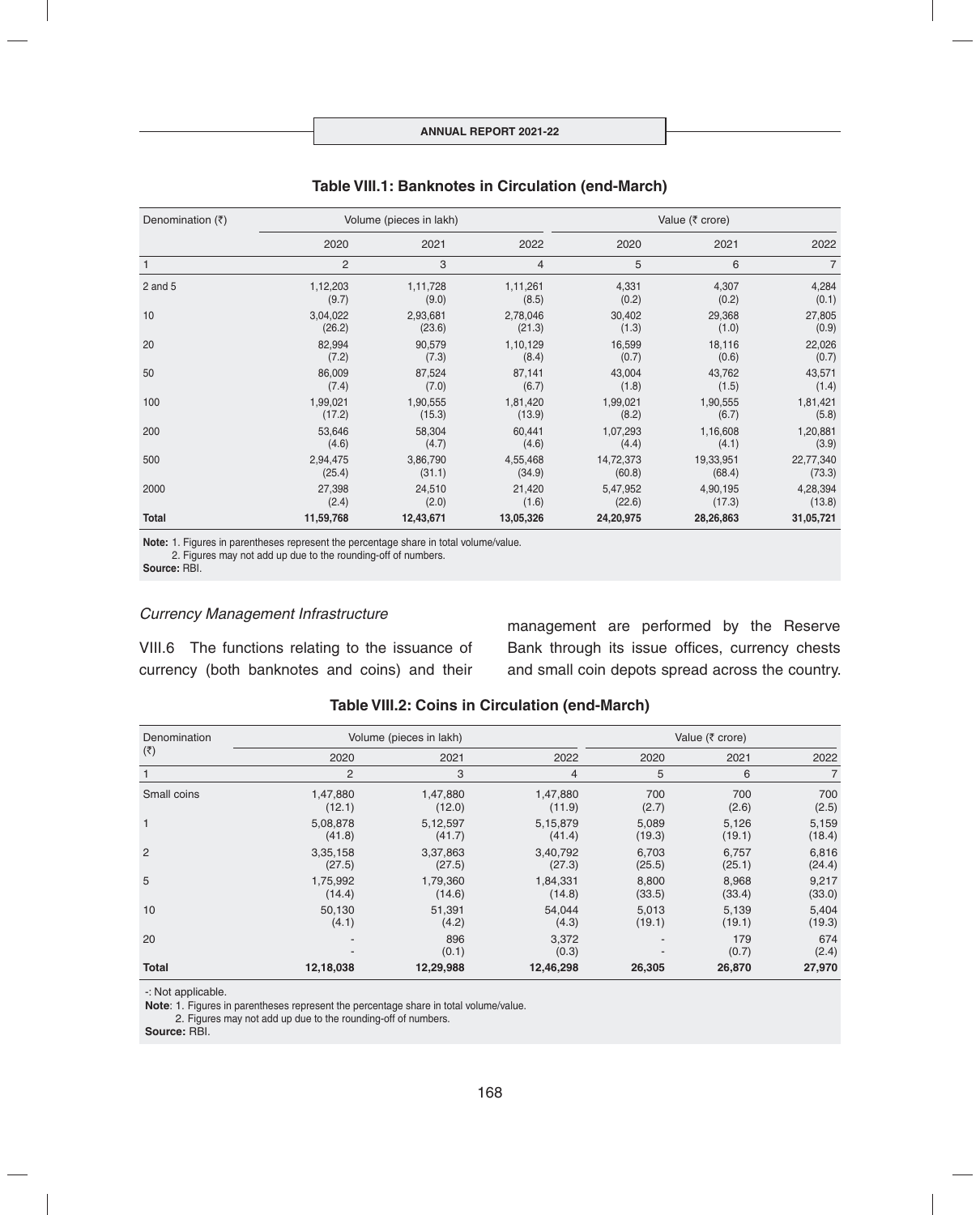#### **Table VIII.3: Currency Chests and Small Coin Depots**

| Category                    | Number of<br><b>Currency Chests</b> | Number of Small<br>Coin Depots |
|-----------------------------|-------------------------------------|--------------------------------|
| 1                           | 2                                   | 3                              |
| State Bank of India         | 1,544                               | 1,291                          |
| <b>Nationalised Banks</b>   | 1,067                               | 832                            |
| <b>Private Sector Banks</b> | 253                                 | 160                            |
| <b>Cooperative Banks</b>    | 5                                   | $\overline{4}$                 |
| Foreign Banks               | 4                                   | 3                              |
| <b>Regional Rural Banks</b> | 4                                   | 5                              |
| Reserve Bank of India       | 1                                   | 1                              |
| Total                       | 2,878                               | 2,296                          |
| Source: RBI.                |                                     |                                |

As on March 31, 2022, the State Bank of India accounted for the highest share (53.6 per cent) of currency chests (Table VIII.3).

### *Indent and Supply of Currency*

VIII.7 The indent of banknotes for 2021-22 was marginally lower by 1.8 per cent than that of a year ago (Table VIII.4). The supply of banknotes was also marginally lower by 0.4 per cent during 2021-22 than the previous year.

VIII.8 During 2021-22, the indent and supply for coins was lower by around 73.3 per cent and 73.0 per cent, respectively, as compared with last year due to accumulated stock and lower demand in last few years (Table VIII.5).

#### *Disposal of Soiled Banknotes*

VIII.9 The disposal of soiled banknotes increased by 88.4 per cent to 1,878.01 crore pieces during 2021-22 from 997.02 crore pieces in the previous year (Table VIII.6).

### **Table VIII.4: Indent and Supply of Banknotes by BRBNMPL and SPMCIL (April to March)**

(Pieces in lakh)  $Denominator (\xi)$  2019-20 2019-20 2020-21 2020-21 2021-22 Indent Supply Indent Supply Indent Supply 1 and the contract of  $2$  and  $3$  and  $4$  and  $5$  and  $6$  and  $7$ 5 - 60 - - - - 10 14,700 14,702 2,840 2,846 7,500 7,510 20 12,500 13,390 48,750 38,520 20,000 20,000 50 24,000 23,431 14,000 13,887 15,000 15,000 100 33,000 32,708 40,000 37,270 40,000 40,002 200 20,500 19,588 15,000 15,106 12,000 11,991 500 1,46,300 1,19,996 1,06,000 1,15,672 1,28,000 1,28,003 2000 - - - - - - **Total 2,51,000 2,23,875 2,26,590 2,23,301 2,22,500 2,22,505**

**-:** Not Applicable.

BRBNMPL: Bharatiya Reserve Bank Note Mudran Private Limited. SPMCIL: Security Printing and Minting Corporation of India Limited. **Note**: Figures in the columns may not add up to the total due to the rounding-off of the numbers. **Source**: RBI.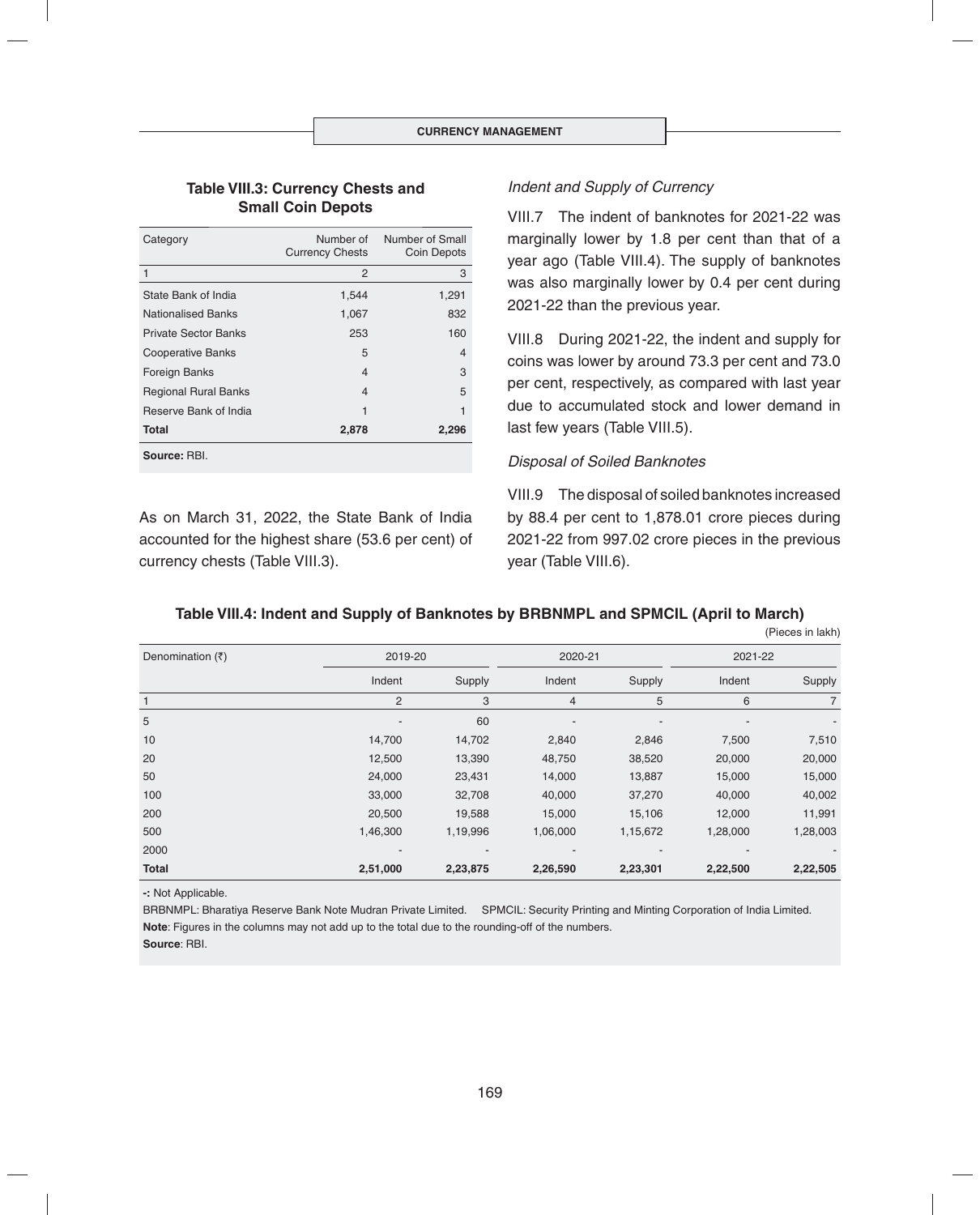| Denomination $(3)$ | 2019-20        |        |        | 2020-21 |                          | 2021-22 |  |
|--------------------|----------------|--------|--------|---------|--------------------------|---------|--|
|                    | Indent         | Supply | Indent | Supply  | Indent                   | Supply  |  |
|                    | $\overline{2}$ | 3      | 4      | 5       | 6                        |         |  |
|                    | 1,000          | 1,093  | 1,000  | 1,000   | $\overline{\phantom{a}}$ | ٠       |  |
| 2                  | 8,000          | 7,993  | 9,500  | 6,718   | 2,000                    | 2,000   |  |
| 5                  | 10,000         | 9,984  | 11,000 | 10,995  | 2,000                    | 2,000   |  |
| 10                 | 12,000         | 11,565 | 5,500  | 5,852   | 2,000                    | 2,000   |  |
| 20                 | 3,000          | 458    | 3,000  | 5,061   | 2,000                    | 2,000   |  |
| Total              | 34,000         | 31,093 | 30,000 | 29,626  | 8,000                    | 8,000   |  |

#### **Table VIII.5: Indent and Supply of Coins by Mints (April to March)**

-: Not Applicable.

**Source:** RBI.

#### *Counterfeit Notes*

VIII.10 During 2021-22, out of the total Fake Indian Currency Notes (FICNs) detected in the banking sector, 6.9 per cent were detected at the Reserve Bank and 93.1 per cent at other banks (Table VIII.7).

VIII.11 Compared to the previous year, there was an increase of 16.4 per cent, 16.5 per cent, 11.7

#### **Table VIII.6: Disposal of Soiled Banknotes (April to March)** (Pieces in lakh)

|                  |          |         | $\mu$ icces in ianii |
|------------------|----------|---------|----------------------|
| Denomination (₹) | 2019-20  | 2020-21 | 2021-22              |
| 1                | 2        | 3       | $\overline{4}$       |
| 2000             | 1,768    | 4,548   | 3,847                |
| 1000             |          |         |                      |
| 500              | 1,645    | 5,909   | 22,082               |
| 200              | 318      | 1,186   | 6,167                |
| 100              | 44,793   | 42,433  | 59,203               |
| 50               | 19,070   | 12,738  | 27,696               |
| 20               | 21,948   | 10,325  | 20,771               |
| 10               | 55,744   | 21,999  | 46,778               |
| Up to 5          | 1,244    | 564     | 1,257                |
| <b>Total</b>     | 1,46,530 | 99,702  | 1,87,801             |

-: Not Applicable.

**Note**: Figures in the columns may not add up to the total due to the rounding-off of the numbers.

**Source**: RBI.

per cent, 101.9 per cent and 54.6 per cent in the counterfeit notes detected in the denominations of ₹10, ₹20, ₹200, ₹500 (new design) and ₹2000, respectively. The counterfeit notes detected in the denominations of  $\overline{50}$  and  $\overline{5100}$  declined by 28.7 per cent and 16.7 per cent, respectively (Table VIII.8).

(Pieces in lakh)

### *Expenditure on Security Printing*

VIII.12 The total expenditure incurred on security printing during April 1, 2021 to March 31, 2022 was  $\bar{z}$ 4,984.8 crore as against  $\bar{z}$ 4,012.1 crore in the previous year (July 1, 2020 to March 31, 2021).

### **Table VIII.7: Number of Counterfeit Notes Detected (April to March)**

|         |                                          |                    | (Number of pieces)  |
|---------|------------------------------------------|--------------------|---------------------|
| Year    | Detection at<br>Reserve Bank Other Banks | Detection at       | Total               |
|         | 2                                        | 3                  |                     |
| 2019-20 | 13,530                                   | 2,83,165           | 2,96,695            |
| 2020-21 | (4.6)<br>8,107                           | (95.4)<br>2,00,518 | (100.0)<br>2,08,625 |
|         | (3.9)                                    | (96.1)             | (100.0)             |
| 2021-22 | 15,878<br>(6.9)                          | 2,15,093<br>(93.1) | 2,30,971<br>(100.0) |

**Note:** 1. Figures in parentheses represent the percentage share in total.

 2. Does not include counterfeit notes seized by the police and other enforcement agencies.

**Source:** RBI.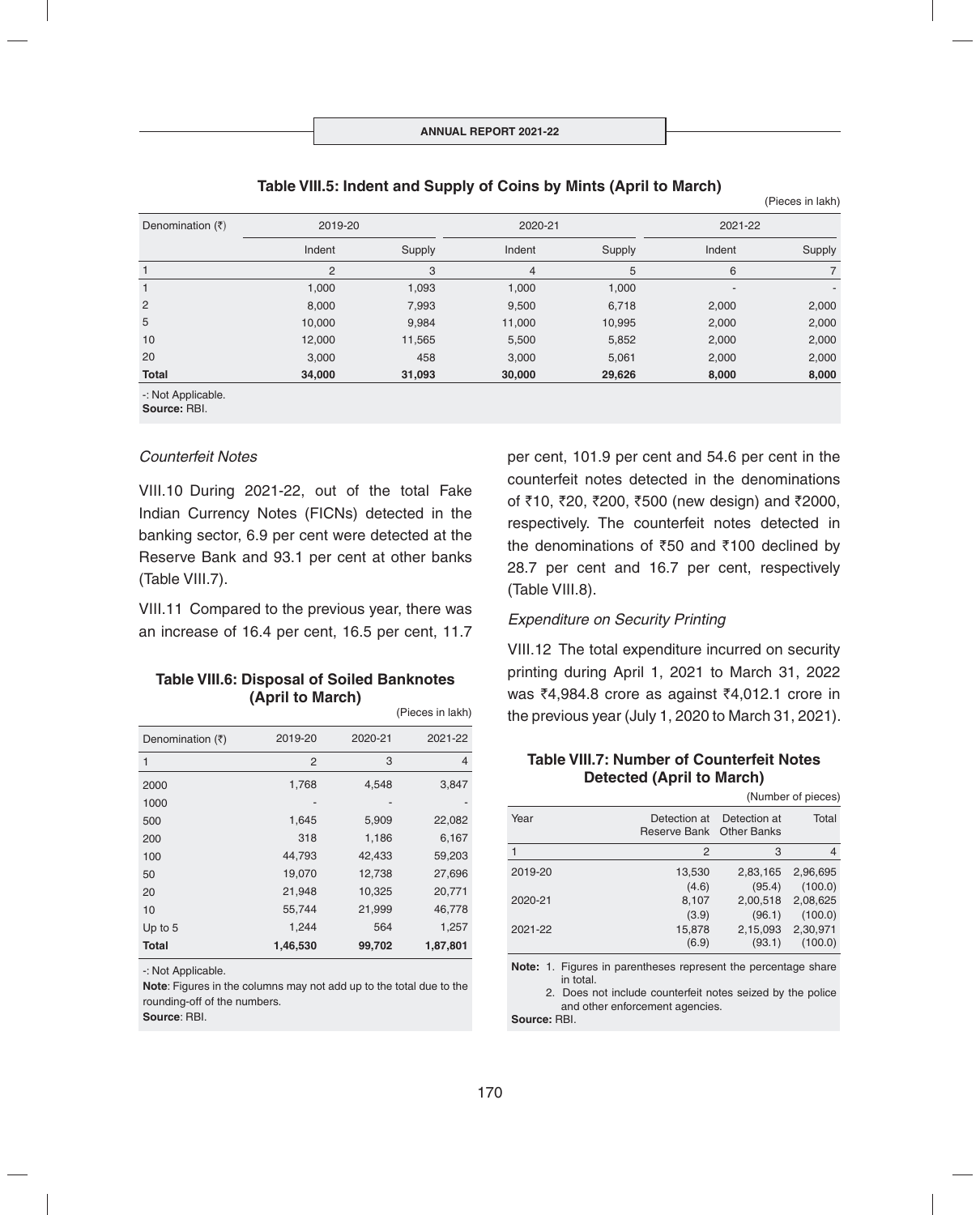# **Table VIII.8: Denomination-wise Counterfeit Notes Detected in the Banking System (April to March)**

|                            |          |          | (Number of pieces) |  |
|----------------------------|----------|----------|--------------------|--|
| Denomination (₹)           | 2019-20  | 2020-21  | 2021-22            |  |
| 1                          | 2        | 3        | 4                  |  |
| 2 and $5$                  | 22       | 9        | 1                  |  |
| 10                         | 844      | 304      | 354                |  |
| 20                         | 510      | 267      | 311                |  |
| 50                         | 47,454   | 24,802   | 17,696             |  |
| 100                        | 1,68,739 | 1,10,736 | 92,237             |  |
| 200                        | 31,969   | 24,245   | 27,074             |  |
| 500 (Specified Banknotes)  | 11       | 9        | 14                 |  |
| 500                        | 30,054   | 39,453   | 79,669             |  |
| 1000 (Specified Banknotes) | 72       | 2        | 11                 |  |
| 2000                       | 17,020   | 8,798    | 13,604             |  |
| <b>Total</b>               | 2,96,695 | 2,08,625 | 2,30,971           |  |
| Source: RBI.               |          |          |                    |  |

# **3. Agenda for 2021-22**

VIII.13 Last year, the Department had set out the following goals:

- Augmentation of disposal of soiled notes (Paragraph VIII.14);
- Procurement of new Shredding and Briquetting Systems (SBS) (*Utkarsh*) [Paragraph VIII.15]; and
- Establishment of a state-of-the-art facility for conducting cutting edge research to test the robustness of security features of banknotes and introduction of new security features (*Utkarsh*) [Paragraph VIII.15].

### *Implementation Status*

### *Augmentation of Disposal of Soiled Banknotes*

VIII.14 The disposal of soiled banknotes was severely affected during the second and third waves of COVID-19 pandemic. However, as a result of concerted efforts, the disposal of soiled

banknotes improved significantly as alluded to earlier under paragraph VIII.9.

### *Other Goals*

VIII.15 The remaining goals set for 2021-22 are under various stages of implementation and have thus been carried forward to the agenda for 2022- 23.

### **Major Activities**

### *Microsite for Banknotes*

VIII.16 A new microsite for banknotes is being launched by the Reserve Bank, hosting information on security features and exchange facility for banknotes. The hallmark of the microsite is that the information will be disseminated not only through multiple modes such as 360-degree views of the design and security features of banknotes, explanatory videos and animations, but also through interactive games.

### *Awareness Campaign on Exchange of Banknotes*

VIII.17 With a view to enhance customer service, the Reserve Bank embarked on an awareness campaign exclusively on exchange facilities for banknotes. The media mix of the campaign included TV commercials and print advertisements in newspapers. The campaign which was conducted from March 16 to 31, 2022 is expected to provide further impetus to the exchange facility for banknotes.

### *Banknote Survey of Consumers*

VIII.18 The Department launched a banknote survey of consumers with the objective of (i) assessing demand for cash as well as denomination preferences at the consumer level; (ii) measuring awareness of consumers about various security features of the banknotes; and (iii) gauging the level of satisfaction with banknotes and coins among the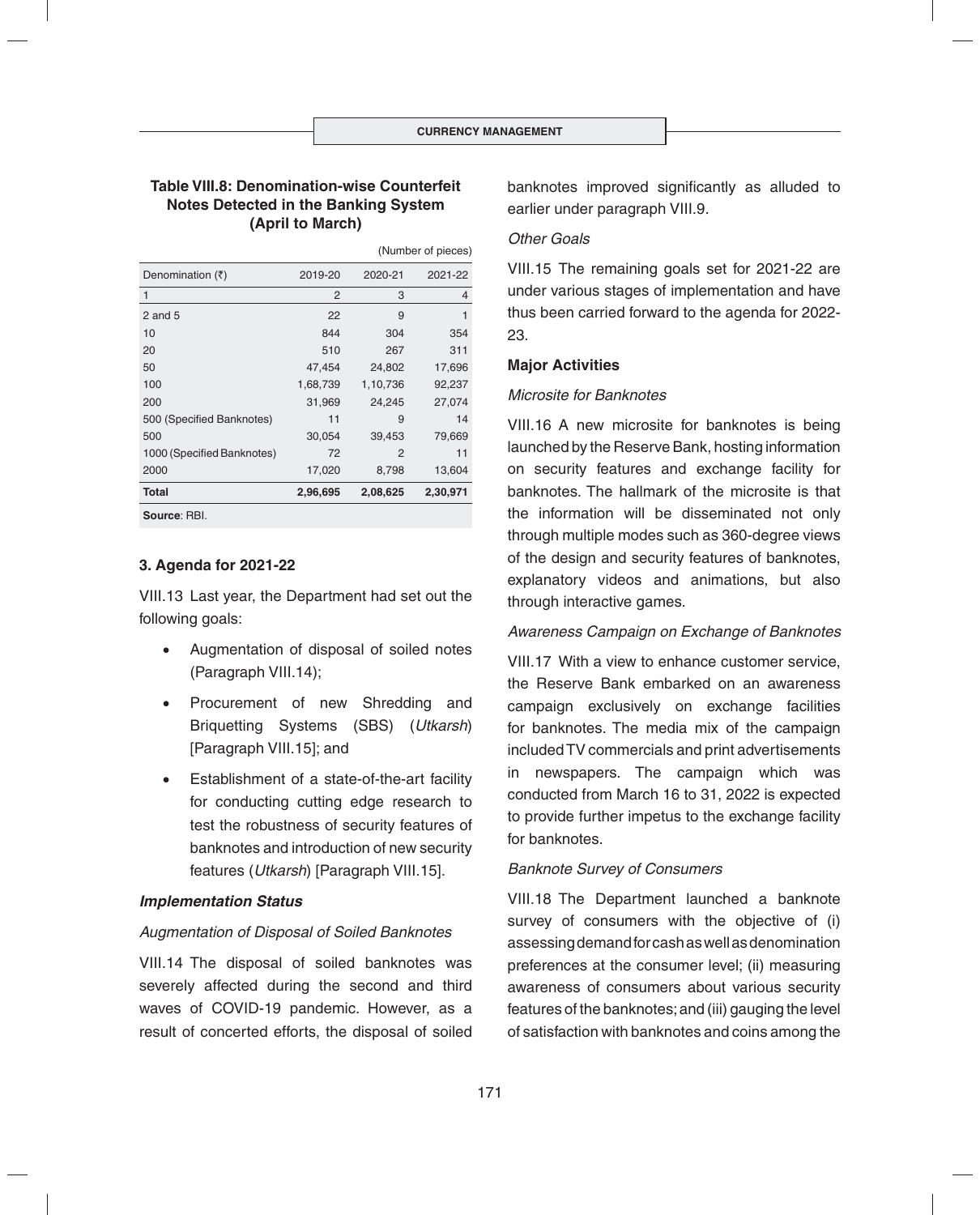# **Box VIII.1 Banknote Survey of Consumers: Major Findings**

A diverse sample of 11,000 respondents from rural, semiurban, urban and metropolitan areas, spanning 28 states and three union territories participated in the survey. The survey also included 351 visually impaired respondents (VIR). The survey covered respondents from the age of 18 to 79 years with a gender representation of 60:40 for males and females.

The survey findings revealed that, among banknotes,  $\overline{\tau}$ 100 was the most preferred while  $\overline{\tau}$ 2000 was the least preferred denomination. Among coins, denomination

of  $\overline{5}5$  was the most preferred whereas  $\overline{5}1$  was the least preferred. Watermark of Mahatma Gandhi's image followed by windowed security thread were the most recognised security feature. Around three per cent of the respondents were not aware of any banknote security feature. Overall, approximately 7 out of 10 respondents were found to be satisfied with the new series of banknotes. Among the VIR, majority were found to be aware of the quality of paper and size of the banknotes.

**Source:** RBI.

general public as well as visually impaired persons (Box VIII.1).

# *Procurement of New Security Features for Indian Banknotes*

VIII.19 The Reserve Bank is actively involved in taking the process of introduction of new security features for banknotes forward.

# *Strengthening Currency Management Operations*

VIII.20 The Reserve Bank continued to focus on the enhancement of its production and processing capabilities towards strengthening the currency management operations in the economy.

# *Scheme of Penalty for Non-replenishment of ATMs*

VIII.21 A scheme of penalty for non-replenishment of ATMs was introduced for banks/White Label ATM Operators (WLAOs) to ensure that sufficient cash is made available to the public through ATMs.

# *Increasing Incentives for Distribution of Coins*

VIII.22 Currency Distribution and Exchange Scheme (CDES) for banks was reviewed wherein the incentive for distribution of coins was increased from  $\overline{25}$  to  $\overline{65}$  per bag. An additional incentive of  $\bar{z}$ 10 per bag will be payable for coin distribution in rural and semi-urban areas. While

the need of engaging business correspondents (BCs) and cash in transit (CIT) companies by banks for distribution of coins was re-emphasised, banks were also advised to provide coins to bulk customers which was not permitted earlier.

# **4. Bha ratiya Reserve Bank Note Mudran Private Ltd. (BRBNMPL)**

VIII.23 BRBNMPL is a wholly-owned subsidiary of the Reserve Bank, which is playing a crucial role in designing, printing and supply of banknotes. In the COVID-19 pandemic-induced environment, BRBNMPL achieved production of 13,350 million pieces of banknotes in 2021-22. The two-fold increase in direct remittances by BRBNMPL to currency chests aided the unfettered availability of banknotes during the pandemic. Colour Shift Intaglio Ink (CSII), a security feature used in the Indian banknotes that was imported earlier, is now being indigenously manufactured at Varnika, the Ink Manufacturing Unit at BRBNMPL, Mysuru, meeting the entire requirement of both BRBNMPL and SPMCIL. This has resulted in significant reduction in import dependency for banknote production as also saving of foreign exchange. During the year, the Governor, Reserve Bank